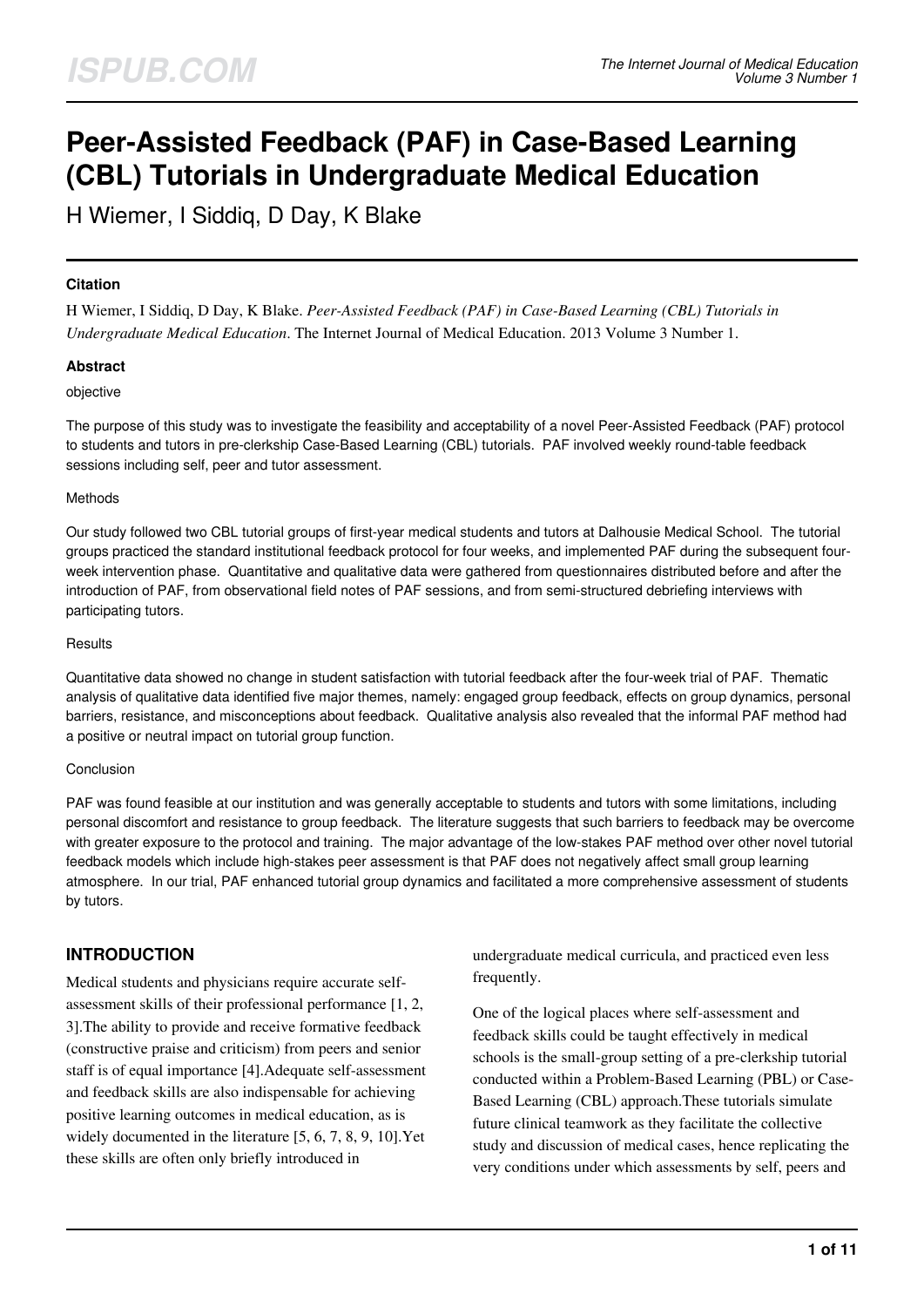senior staff members are of prime practical relevance.Yet most standard tutorial feedback models rely on infrequent, tutor-led assessments alone.Thus, tutorial feedback remains too untimely and unspecific to effect significant change in student behaviour [11].Peer feedback and self-reflection may not occur at all.

#### Background

Educators have taken note of this state of affairs and begun to test more comprehensive feedback protocols, mainly in Problem-Based Learning (PBL) tutorial settings.In these trials, written self and/or peer assessments were generally added to the customary tutor assessments.These adjustments of the standard feedback process were informed by various educational objectives, namely to improve student assessment [12, 13, 14], student learning [15], student capacity for self and peer assessment [16], student professionalism [17], tutor assessment by students [18] and overall PBL tutorial group functioning [19].The results reported for these divergent aims are beyond the scope of this study.Our focus is, instead, on the general experiences reported in the literature with implementing the various elements (self, peer and tutor assessment) of comprehensive tutorial feedback models.

Formative assessment models may be evaluated according to criteria developed by Norcini et al. [20], namely validity or coherence, reproducibility or consistency, equivalence, feasibility, educational effect, catalytic effect, and acceptability – concepts of which researchers make various use.In PBL settings, self-assessment has been found reliable but not valid [12], correlated poorly with tutor ratings [13, 14], and uncomfortable for students [13, 21].Most other researchers report that students regularly under-rate themselves, as is most recently summarized in Papinczak et al. [13].In one Brazilian study [12], however, undergraduate medical students consistently self-aggrandized their performance.Machado et al. hypothesize that age and cultural differences may account for discrepancies in selfassessment styles among Latin and English-speaking study populations.

Despite the various problems with tutorial self-assessment presented above, its inclusion into existing medical education feedback models is generally endorsed because of its important role in developing self-reflection and selfawareness skills [10, 13].Moreover, student self-assessment accuracy is thought to be achievable with sustained practice

[22], an assumption that is foundational for our own work.

Peer assessment was also found reliable but not valid in PBL tutorial settings [12], but correlated more accurately with tutor ratings [13, 14].One research group observed that peer feedback had a positive impact on the quality of individual tutorial contributions, albeit only for below-average students [15].Other researchers reported that peer assessment resulted in improved learning across the board [19].Peer assessment was perceived by students as enhancing their engagement, confidence, motivation, self-directed and life-long learning skills in tutorial, but its fairness as an assessment tool was not uniformly supposed [16].Peer assessment was also found to influence positively such professional behaviours as task performance, aspects of communication, and personal performance [17].

Significant problems with peer assessment in undergraduate medical tutorials have also been noted.In particular, students experienced difficulty in openly assessing their peers, finding it uncomfortable to risk group cohesion with critical remarks [21].This led to a perception among students that peer feedback lacked relevance [19, 21].Most importantly, however, distinctly negative effects of peer feedback on the PBL tutorial group atmosphere have been reported [19].

Researchers nevertheless advocate the use of peer assessment to reinforce educational objectives and reduce reliance on formal grading in the tutorial environment [9]. Successful implementation appears to be contingent on a generally trusting and confidential learning environment [4].The practise of peer assessment in conjunction with selfassessment may also ensure a successful implementation while increasing validity, reliability and positive student involvement in assessments [23].Finally, trials of more inclusive feedback protocols have so far been based on written (scoring) rather than verbal (non-scoring) self and/or peer assessment, and conducted in PBL, not CBL, settings which may have been relevant for outcomes [24].

#### Development of Peer-Assisted Feedback (PAF)

On the basis of these considerations, it was hypothesized that a comprehensive self, peer and tutor-assessment model would function differently – potentially better – in CBL tutorials than in PBL settings, and in a face-to-face rather than written format.Before model development, a pilot study was conducted by a research assistant (IS) to ascertain student attitudes toward regular tutorial feedback at Dalhousie Medical School in Halifax, Nova Scotia, Canada.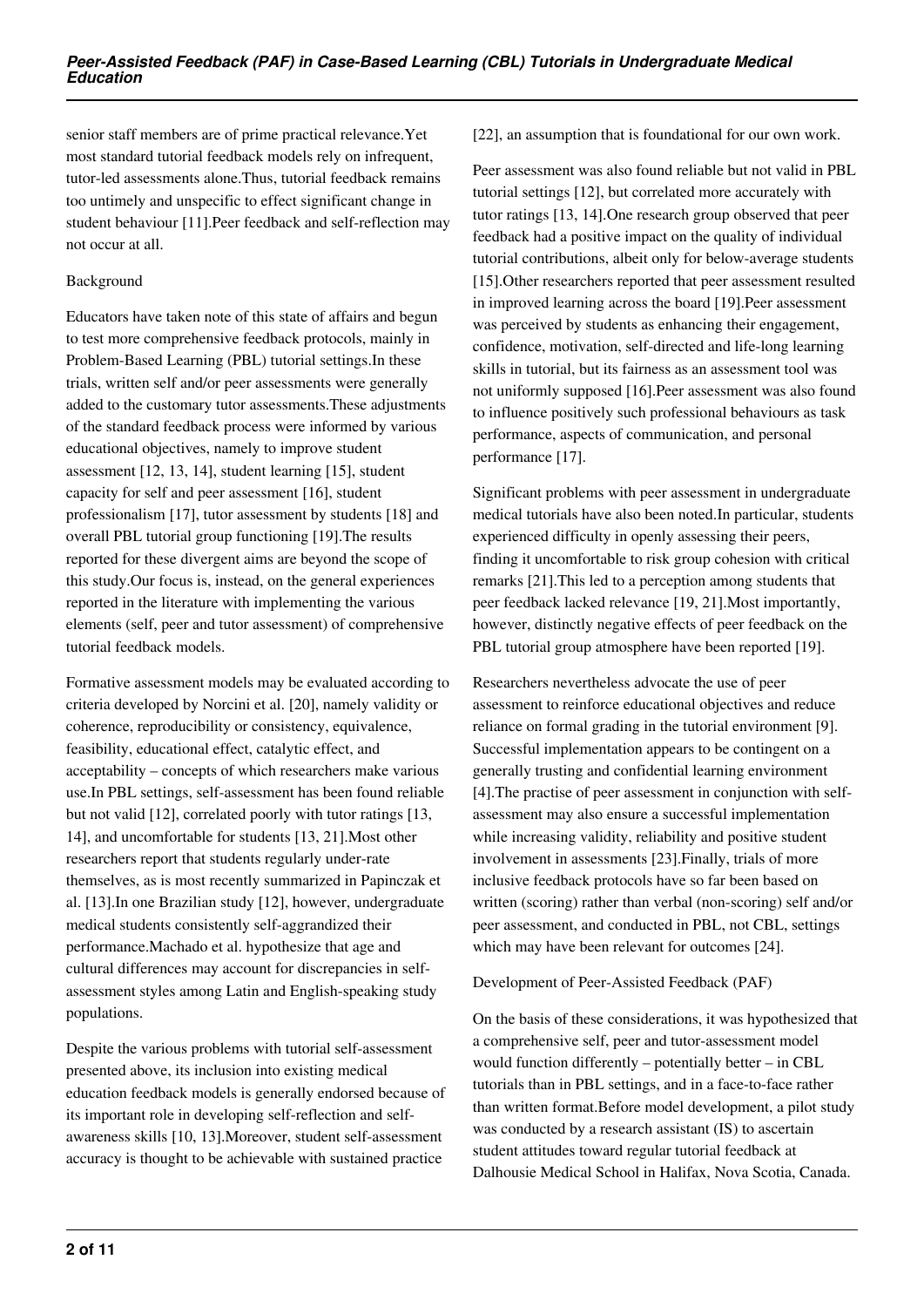#### Pilot Study

First and second-year medical students were surveyed to explore their experiences with the standard formative assessment protocol in pre-clerkship tutorials. Questionnaires were completed by ten medical students ( $n =$ 5 first-year, n = 5 second-year).These students had an average of over 400 hours of tutorial experience each.

The study [25, 26] identified student dissatisfaction with the standard assessment model practiced at Dalhousie University.It also highlighted student concerns with the frequency and quality of tutorial feedback delivery.While variable experiences were noted, most students indicated that formative assessment of students by tutors was infrequent, non-specific and lacked developmental direction.Students furthermore reported minimal opportunities for direct involvement in their own tutorial assessment, and no opportunity for peer assessment.As one first-year medical student stated: "I'm fairly certain I've never received feedback from my group members, nor have I given out any, unless in the form of off-hand positive remarks in an informal setting."Overall, students perceived that timely, concrete and effective developmental feedback or constructive criticism was rare in their tutorials.

Students also reported that there was little consistency among individual tutors' assessment practices within the standard feedback protocol.Given the undisputed importance of timely and specific formative assessment to the achievement of learning outcomes in medical education [27, 28], we perceived this aspect of current feedback provision at our institution as particularly problematic.

The decision to develop and study a new feedback model was, then, informed by three main factors.First, a comprehensive (self, peer and tutor) feedback protocol had not been previously implemented as a group activity in a face-to-face, verbal format.Second, such a model had not been tested in a Case-Based Learning (CBL) tutorial setting.Third, student dissatisfaction at our institution with standard tutorial feedback practices had identified a need for intervention.Therefore, the principal investigator of this study (KB) developed a novel tutorial feedback protocol called Peer-Assisted Feedback (PAF).

#### The Model

Peer-Assisted Feedback (PAF) aims at addressing students' concerns by providing ongoing and actionable formative

assessment in the CBL tutorial with regular round-table feedback.PAF differs from many standard assessment methods insofar as it may allow tutors to gather detailed information [29] about students which can inform standard formative and summative tutorial assessments.In the PAF protocol, public (face-to-face) formative self, peer and tutor assessment is conducted weekly in the CBL tutorial group at the end of a tutorial session.In PAF, each student is assessed in turn, with the tutor performing self-assessment and receiving student comments last (Figure 1).

#### **Figure 1**

Peer-Assisted Feedback (PAF) in CBL tutorial with one tutor (T) and eight students (A-H). Student participation in peer feedback (Step 2) is optional.



Student A begins by reflecting on his/her tutorial performance over the past week and provides a verbal selfassessment, ideally in a concrete and specific manner.Next, peers are given the opportunity to offer feedback on Student A's performance.The tutor shares his/her observations and provides developmental feedback to Student A.The PAF process then continues with the next student, until all students in the tutorial group have provided a selfassessment and received peer and tutor feedback.PAF concludes with the assessment of the tutor, consisting of tutor self-assessment followed by the students' feedback.The tutor may also provide and receive feedback about general group functioning at the end of the PAF session.The tutorial feedback given in PAF is very brief – 1.0 to 1.5 minutes per student – and the expected timeframe of the entire session is 10 to 15 minutes total.

PAF emphasizes effective communication skills.Positive communication strategies include: highlighting student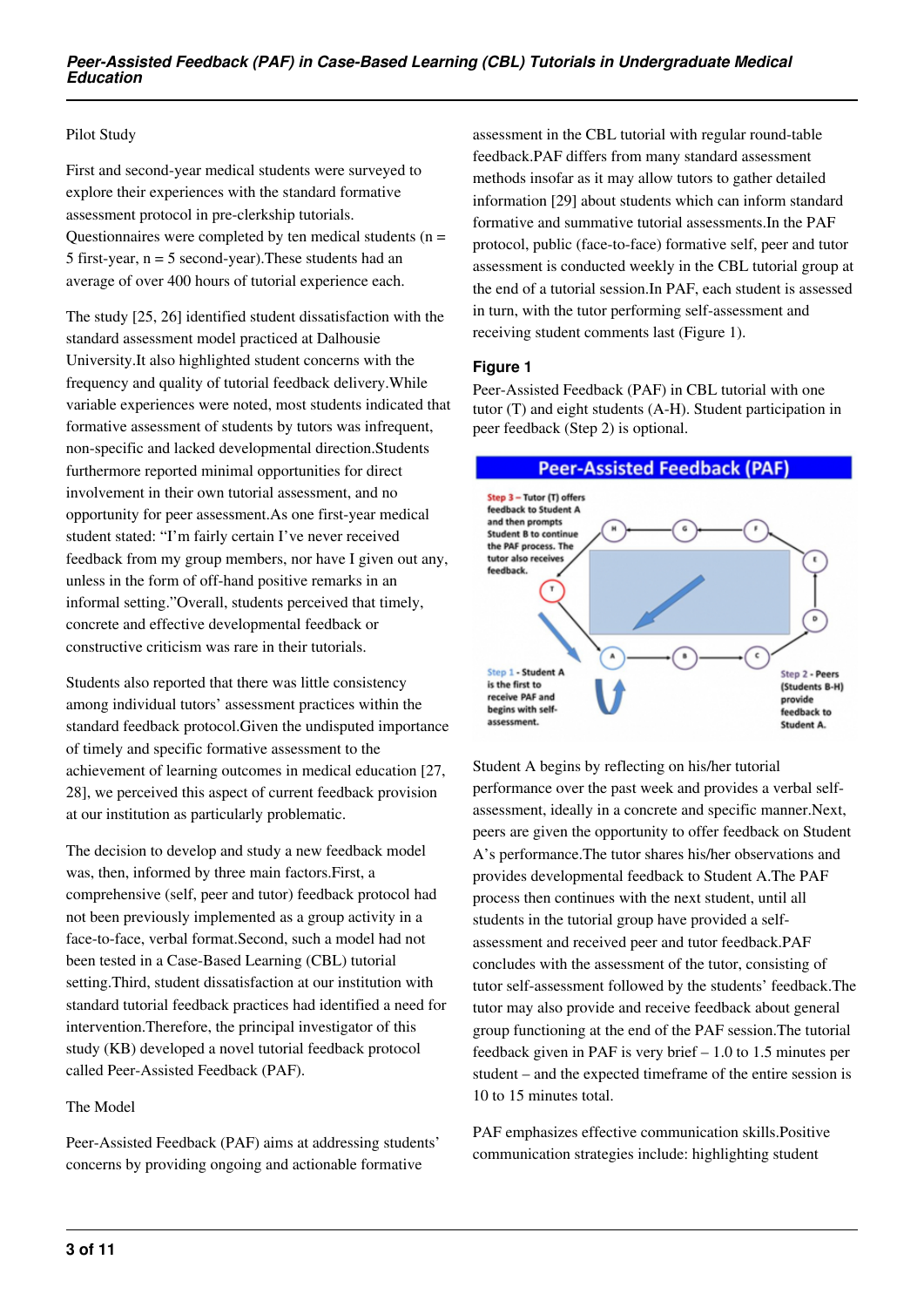attainment during formative assessment; focusing on specific, achievable tasks to promote behavioural change when giving constructive criticism; encouraging reticent students to contribute more frequently (and loquacious students to spend more time listening); and promoting emotional honesty and discussing personal weaknesses to facilitate group cohesion [29].

# **METHODS**

The current study investigated the feasibility and acceptability to students and tutors of the novel Peer-Assisted Feedback (PAF) protocol in pre-clerkship Case-Based Learning (CBL) tutorials at Dalhousie Medical School.Feasibility is defined here with Norcini & McKinley as "the degree to which the assessment method selected is affordable and efficient for the testing purpose" [30].The term acceptability is used to denote "the extent to which stakeholders in the process (e.g., medical students and faculty, practicing physicians, patients) endorse the measure and the associated interpretation of scores" [30].

#### **Setting**

The PAF feedback protocol was trialled at Dalhousie Medical School.The Undergraduate Medical Education (UME) program at Dalhousie recently introduced a renewed curriculum which implements self-directed and collaborative learning within a CBL approach.

## **participants**

Our study followed a cohort of first-year tutorial groups at the Halifax campus of Dalhousie Medical School over the course of one unit of their curriculum (approximately eight weeks) from March to May 2012.Tutors and students were recruited in February 2012.Two tutorial groups of first-year medical students ( $n = 16$ ) and tutors ( $n = 2$ ) agreed to participate in this study.There were equal numbers of male and female student participants; both participating tutors were male.Informed consent was obtained from all participants.

## **Ethical Approval**

Ethical approval for this study was obtained from the Dalhousie University Health Sciences Research Ethics Board.

## **Procedure**

**Tutor Training**

Tutors received a one-hour PAF training session prior to its introduction in the tutorial group setting.Materials distributed to tutors included background information about PAF and formative assessment in general.The PAF process was described and potential problems with its implementation were discussed.

#### **Main PAF Study**

During the first half of the unit, tutors and students practiced the standard tutorial feedback format of CBL tutorials at Dalhousie Medical School.This format consists of mid-unit formative and end-unit summative assessments of all students by the tutor.Assessments are then made available online on standardized forms which comment on attendance, information handling and communication skills, professional behaviours and overall tutorial performance.End-unit assessments of the tutor by students are also completed.

During the second half of the unit, the PAF protocol was implemented.In this four-week intervention phase, plenary formative assessment sessions were held weekly, at the end of Wednesday tutorials.Each student first assessed his/her performance (self-assessment), then peers provided feedback (peer assessment) and finally the tutor gave feedback (tutor assessment).Each student was assessed in turn and the tutor was the last group member to be evaluated.Tutors had the option to provide and receive feedback on general group function at the end of each PAF session.The time allotted for the PAF protocol was limited to 10-15 minutes total.

## **Data Collection**

## **Questionnaires**

Questionnaires were distributed to all participants twice: mid-unit before PAF introduction and end-unit after exposure to PAF.The aim of these questionnaires was to determine tutor and student perceptions of tutorial feedback.The questionnaire included open and closed-ended questions concerning the frequency and delivery of tutorial feedback by tutor, peers and self.One question regarding overall student satisfaction with tutorial feedback was answered using a Likert scale of  $1-10$  ( $1 =$  poor,  $2-4 =$  OK,  $5-6 = \text{good}, 7-9 = \text{very good}, 10 = \text{excellent}$ . Additional comments were invited as free text in the questionnaire.The questionnaire design was validated by consulting a representative group of faculty members and students.

## PAF Observation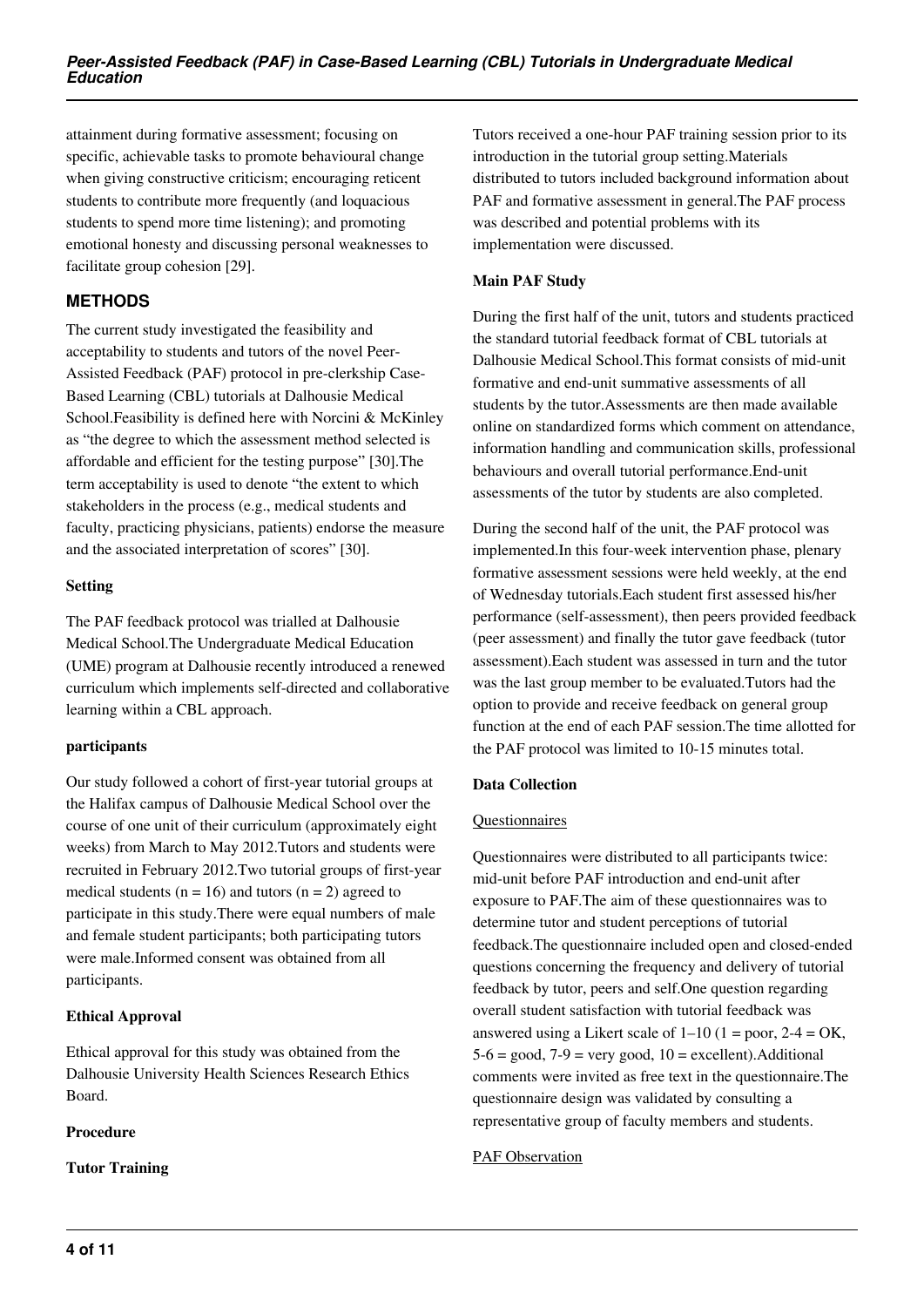The third PAF tutorial sessions were observed by the two senior investigators (KB and DD) acting as non-participating observers.These observations were recorded as descriptive field notes.

#### Tutors Interviews

Tutor perceptions of tutorial feedback were further explored in one-hour semi-structured interviews which were conducted with participating tutors after the conclusion of the PAF pilot (June 2012).Two senior investigators (KB and DD) and a research assistant (HW) acted as interviewers, and recorded the tutors' responses in strategic and focused notes [31].All data collected for this phase of the study, including tutor and student questionnaires, PAF observational field notes, and semi-structured tutor debriefing interviews, were transcribed by a research assistant (HW).

## **Data Analysis**

#### Quantitative Analysis

The quantitative analysis of Likert scale responses from student questionnaires were analyzed using descriptive statistics (median, mode, range, and inter-quartile range), as is appropriate given the ordinal basis of these data.Nonparametric analysis was conducted using the Mann–Whitney U test. Tutors' Likert scale responses were incomplete and thus could not be analyzed.

## Qualitative Analysis

The study did not seek generalizable results.Rather, its purpose was to understand better the phenomenon of Peer-Assisted Feedback (PAF) in the context of other approaches to feedback.Therefore, the qualitative data analysis did not use *a priori* categories of analysis but rather identified themes arising from the data. The goals of these analyses were to gain an in-depth understanding of student and tutor perceptions of feedback models, situated in the undergraduate medical tutorial itself [32, 33].

Open-ended questionnaire responses, PAF observational field notes, and semi-structured tutor debriefing interview transcripts were qualitatively analyzed as follows.All qualitative data were reviewed independently by all investigators (KB, DD, IS and HW), and then thematically coded in a collective process.Descriptive labels (codes) were applied to passages or other segments from the notes by each researcher. The descriptive labels arising from the data were

subsequently examined to determine whether meaningful clusters could be identified, so that these labels could be grouped into overarching themes [34, 35].While both consensus and distinctiveness were, in principle, of value in the coding process [36], overarching themes were agreed upon by researcher consensus.Credibility and dependability of these analyses were achieved by triangulation of data sources, methods and investigators [34, 37].

## **RESULTS**

#### Quantitative Results

The overall questionnaire response rate was  $100\%$  (n = 18) for both, mid-unit and end-unit questionnaires (pre- and post-PAF introduction).The questionnaire was completed and returned by 16 first-year students and two tutors.There were equal numbers of male and female student participants  $(n = 8 \text{ male}, n = 8 \text{ female})$ ; both participating tutors were male  $(n = 2)$ . For the single Likert-style questionincluded in the questionnaire ("Please rate below your satisfaction with the feedback you have received in your tutorials"), the response rate was 94% (n=15) for students.Tutors' responses were not included as they were incomplete.

There was a significant difference in student satisfaction with tutorial feedback, before and after the introduction of PAF (Mann–Whitney  $U = 50.5$ ,  $n1 = n2 = 15$ ,  $P < 0.05$  twotailed).As Table 1 presents, this difference is not evident in the median rating pre- and post-PAF, because the numerical values 5 and 6 fall into the same rating category, "good."The modal rating, instead, is notably lower, decreasing from 6 ("good") to 3 ("OK").

## **Table 1**

Student responses regarding their satisfaction with tutorial feedback before and after the introduction of the PAF feedback model, answered on a 10-point Likert scale  $(1 =$ poor,  $2-4 = OK$ ,  $5-6 = good$ ,  $7-9 = very good$ ,  $10 =$ excellent).

|                      | Mid-Unit (Pre-PAF) | End-Unit (Post-PAF) |
|----------------------|--------------------|---------------------|
| Median               | 6                  |                     |
| Mode                 | 6                  |                     |
| Range                |                    |                     |
| Inter-Quartile Range |                    |                     |

Before the introduction of PAF, 47% of the students rated their satisfaction with the feedback practiced in their tutorial as "very good," and 40% as "good."The remaining students found tutorial feedback "OK" (7%) or "poor" (7%).After PAF was introduced, 47% of students rated their satisfaction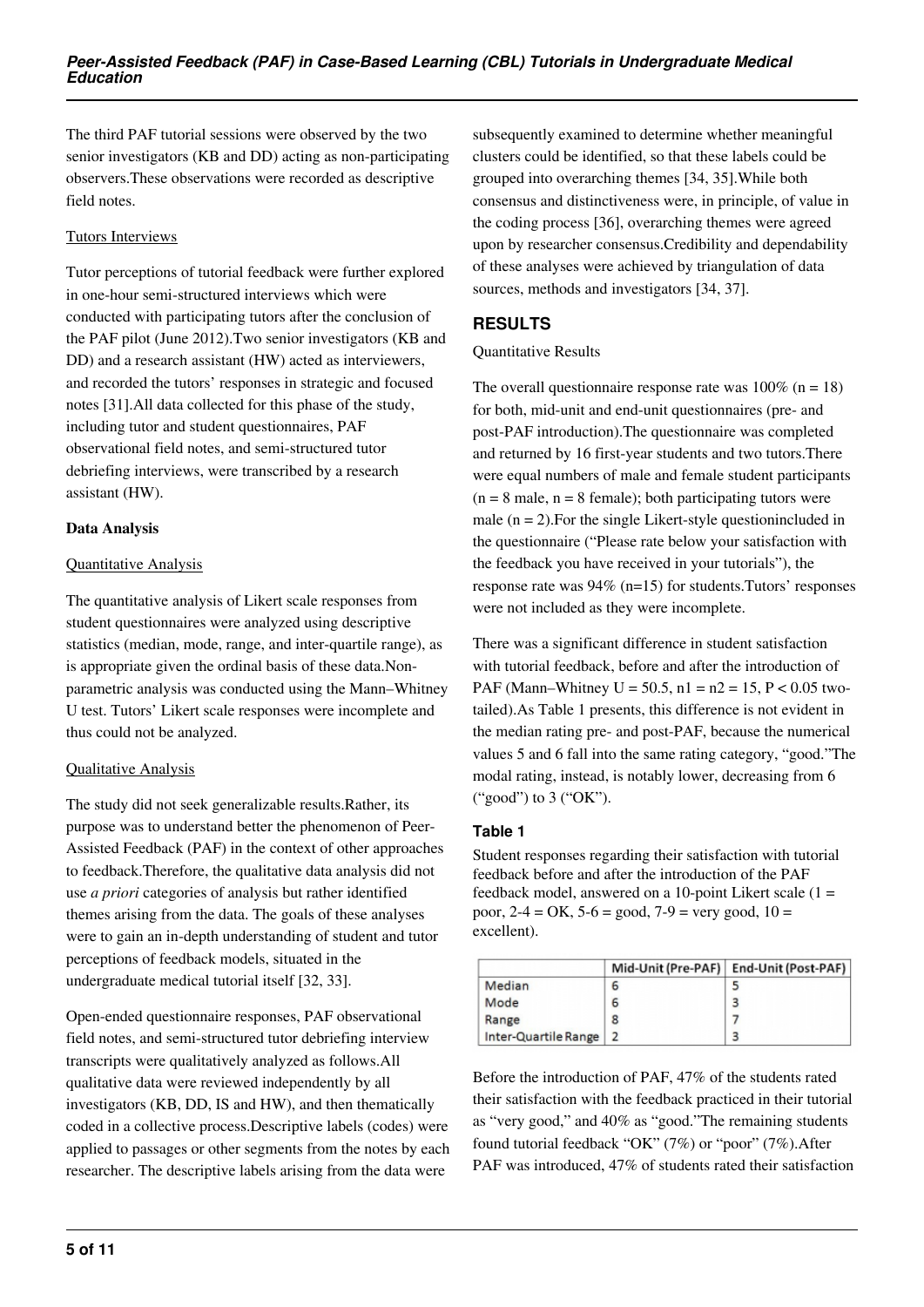as "OK" and 40% as "good."The remainder rated tutorial feedback "very good" (13%).No student rated feedback as "excellent" before or after PAF introduction, and none as "poor" after it was introduced. These results are presented in Figure 2.Before the introduction of PAF, 47% of the students rated their satisfaction with the feedback practiced in their tutorial as "very good," and 40% as "good."The remaining students found tutorial feedback "OK" (7%) or "poor" (7%).After PAF was introduced, 47% of students rated their satisfaction as "OK" and 40% as "good."The remainder rated tutorial feedback "very good" (13%).No student rated feedback as "excellent" before or after PAF introduction, and none as "poor" after it was introduced.These results are presented in Figure 2.

## **Figure 2**

Questionnaire responses rating students' satisfaction with tutorial feedback mid-unit (pre-PAF) and end-unit (post-PAF).



## Qualitative Results

In the inductive analysis of qualitative data (open-ended questionnaire responses, observational field notes, and tutor debriefing interviews), five themes were identified: (1) Engaged Group Feedback, (2) Effects on Group Dynamics, (3) Personal Barriers (sub-themes: Perceived Lack of Competency, Discomfort), (4) Resistance (sub-themes: Credibility of PAF, Disengagement in PAF, Inauthentic Peer Feedback), and (5) Misconceptions about Feedback.

## 1. Engaged Group Feedback

Students engaged in concrete and authentic (self, peerand tutor) feedback during Peer-Assisted Feedback (PAF).Student self-assessment was often candid and personal, and was corrected by peers when perceived as unduly modest.For example:

Student: "[I was] prepared, contributed, shared a few jokes

… [I] try to do what I can ..."

Peers: "You talked about it from a different perspective … synthesized it better for the rest of us … resolved a misunderstanding and conflict."

Self-assessments at times led to light-hearted, constructive peer exchanges which contributed to a positive and relaxed group atmosphere.Students also occasionally used the PAF sessions for group-assessments such as: "Today we all seemed to skim a bit …" Importantly, students regularly expressed their appreciation for their tutors' efforts.

#### 2. Effects on Group Dynamics

Tutors and students noted a positive effect of the PAF sessions on group dynamics.Tutors welcomed the insight gained into their students' emotional experience during the learning process, found that PAF "helped speed up the development of intimacy" and concluded that overall group function was "better, more relaxed." Students seconded that view.As one student put it: "Talking about yourself and others in front of others directly, in a nice, professional, respectful way eliminates many problems if people do it.As a student, you become less focused on what you know or don't know, and realize that you are all in the same boat."

## 3. Personal Barriers

Perceived Lack of Competency.Comments from tutors such as: "The function of an individual in a group is abstract for scientists [like me] not familiar with education" reflected concerns that tutors lacked the communication skills requisite for guiding round-table feedback sessions.They felt insecure and unprepared for a facilitator role, particularly as: "Tutors are never trained in the touchy-feely stuff" – interpersonal and emotional matters.Limited institutional tutor training was perceived as a contributing factor to this sense of unpreparedness and insecurity.

Discomfort. Tutors and students described difficulties adjusting to the face-to-face nature of PAF feedback.A minority of students expressed a general preference for private assessment by tutors over public tutorial assessment.One other participant suggested that round-table feedback be enhanced by private feedback.As the PAF model is not intended to replace, but rather complement, standard mid- and end-unit tutor assessments, this concern rests on a misunderstanding.Many participants felt awkward, nervous and embarrassed during round-table feedback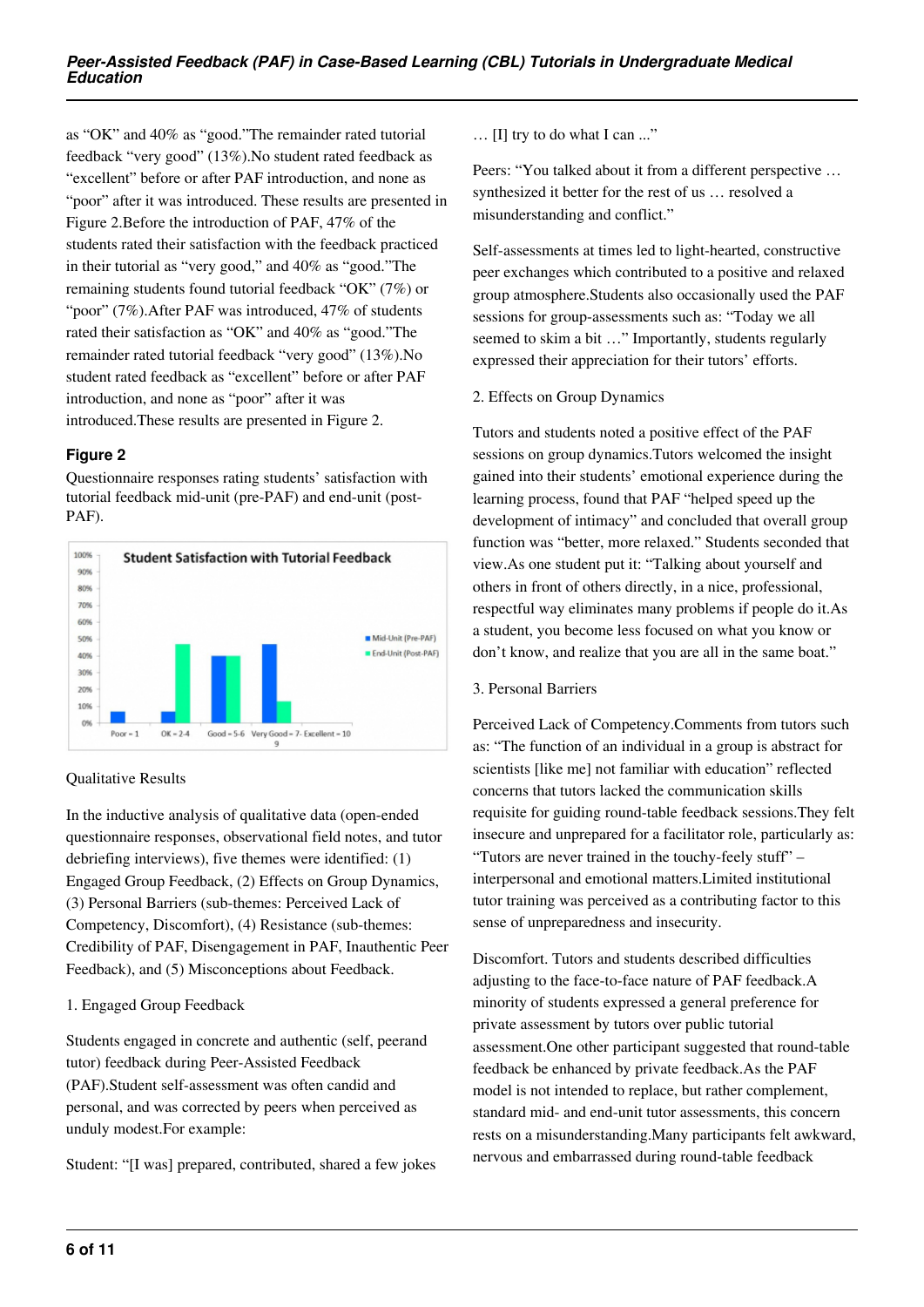sessions, particularly at the outset of the PAF trial.One tutor disclosed that: "[PAF] is a bit uncomfortable because it is about feelings."Tutors perceived that students were also not always at ease during feedback sessions.This impression was confirmed by several students with comments such as: "The feedback sessions are often somewhat awkward, but would possibly improve if a group was to do it more often."Discomfort with the public format of PAF was thus assumed to be temporary and lessen with practice.

#### 4. Resistance

Credibility of PAF.Tutors expressed skepticism about the scientific credentials of PAF, soliciting evidence for the model with such comments as: "It would be good to have a paper to read about the theory and research [supporting PAF] so people do not think it is fluff."Tutors may assume that the implicit focus of the PAF protocol on communicational proficiency detracts from its academic merit and aligns it with 'soft science.'This perception may recur in the realm of medical education and include other innovative approaches to tutorial feedback.Furthermore, while tutors acknowledged that: "Becoming a physician is a social function," they appeared ambivalent about their own role in educating medical students toward that purpose.

Some students indirectly reflected a similarly dismissive attitude.They found PAF too 'touchy-feely,' too 'basic' for their educational level (medical students at the end of their first year), and to removed from the 'real' content of medical education.

Disengagement in PAF.Student involvement in the PAF process was occasionally reduced to 'going through the motions,' particularly toward the end of the PAF trial.One tutor supposed that students had become, over time: "perhaps less interested and had nothing new to add," a notion shared by some students.Students' lack of motivation to engage in feedback with integrity may also reveal a cynical attitude to self-disclosure and peer commentary in public settings.Witness the formulaic nature of self and peer assessment in the following exchanges:

Student 1: "I did fine, normal."

Peer: "You did great."

Student 2: "I came prepared for the discussion."

Peer: "Good job."

Student 7: "Everything went well, I contributed. Give it to me straight."

Peer: "It was good."

Student 8: "I was prepared."

Peer: "Good job team."

This strictly procedural use of the PAF method rendered the feedback process meaningless here.

Inauthentic Peer Feedback.The most serious reservations about PAF were expressed by students in regard to the token nature of some of the peer feedback.Of frequent concern was the lack of 'constructive criticism' offered by peers, perceived to be a key factor in shaping the effectiveness of PAF in tutorial.Recurrent comments such as: "People don't really offer constructive criticism" or "No one gives constructive criticism using PAF" were a leitmotif in the data.

Some students attributed the lack of genuine developmental peer feedback to the verbal, face-to-face format of PAF: "The group verbal feedback makes it so that no one is really up for saying anything that could be taken negatively," or, in another student's words: "No one is honest with comments when they are given face to face."Others observed that there was: "Just a lot of patting each other on the back," thus attributing the lack of critical peer assessment to a reluctance to denigrate peers or hurt their feelings.These observations also revealed a sense that positive peer feedback during PAF may have been perfunctory and unreliable, merely a form of empty flattery.Finally, it was felt that peer feedback could improve with better guidance: "Students [are] shy to give feedback to each other due to little or no direction."

#### 5. Misconceptions about Feedback

From the data, a final theme arose concerning the perceived connotations of the terms 'feedback' and 'constructive feedback.'Tutor participants exclusively used the word 'feedback' to denote developmental feedback (constructive criticism), rather than applying it to both, positive and negative assessments.Therefore, 'no feedback' indicated for them that student performance was satisfactory and did not warrant commentary, as the following comment shows: "I didn't give students feedback because they were very good."

Students frequently equated the term 'constructive feedback' with 'constructive criticism.'This emerged in comments like: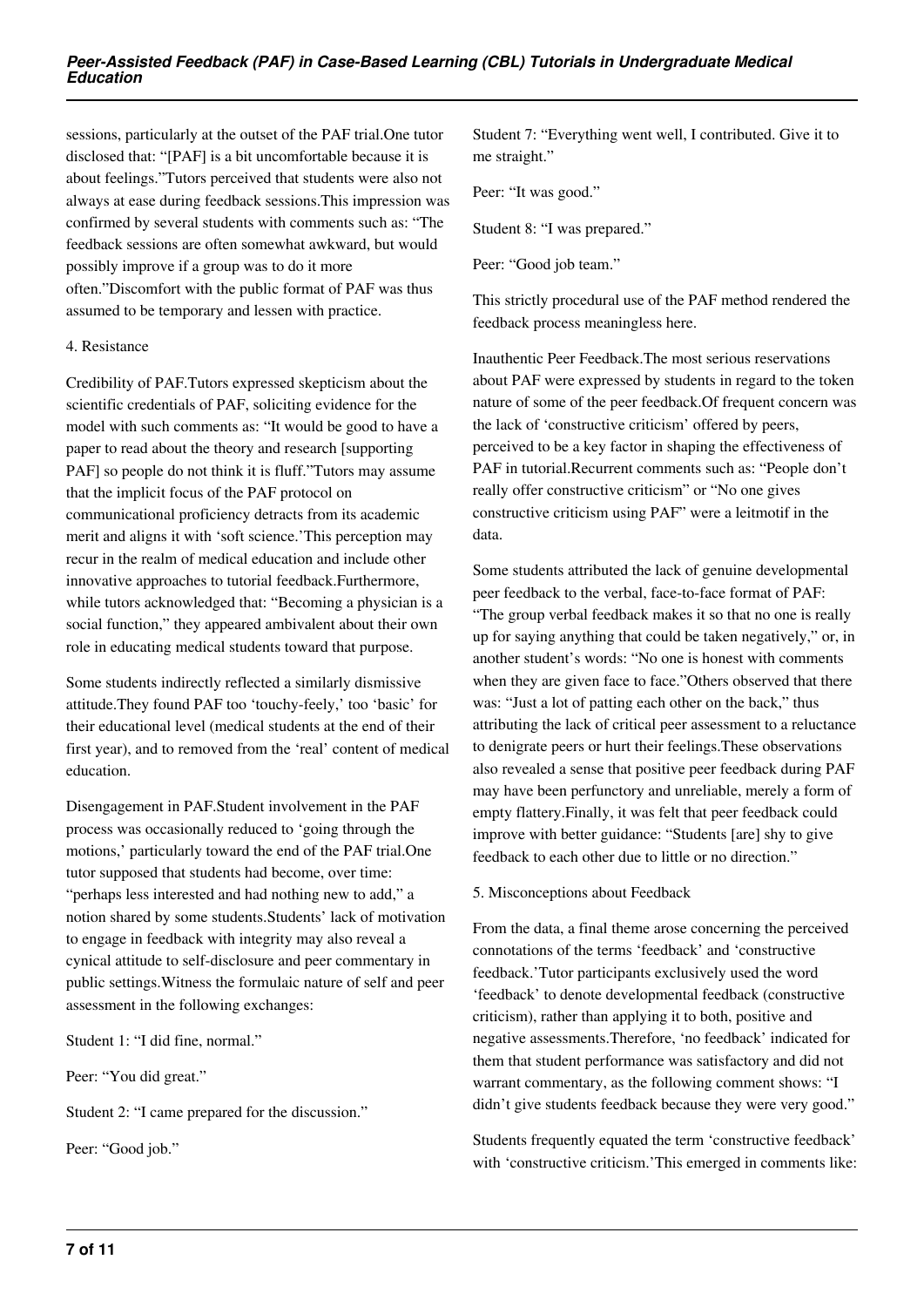"All feedback has been positive, but non-constructive" and "[I received] mostly positive feedback, not really anything constructive."In this logic, positive assessment is understood as less valuable for the educational process.In part, this may reflect students' view that the positive feedback received during PAF was insincere (see the section on Inauthentic Peer Feedback above).Student attitudes here may also reveal their genuine desire to receive honest assessment, actionable advice and clear suggestions for improvement – that is: realistic and effective developmental feedback.

# **DISCUSSION**

This study set out to observe Peer-Assisted Feedback (PAF) as practiced in the small-group learning environment of Case-Based Learning (CBL) tutorials in undergraduate medical education.In particular, we investigated whether our novel feedback protocol which combines self, peer and tutor assessment in a weekly, face-to-face, round-table format, was more feasible and acceptable to students and tutors than the standard tutorial assessment protocol at our institution.The results of our study are considered in the context of the literature documenting previous trials of comprehensive tutorial feedback protocols which – unlike PAF – use written self and peer assessment scores, in addition to tutor assessment, to arrive at students' formal assessments.

## **Feasibility**

PAF was found to be feasible in Norcini & McKinley's sense [30].No additional institutional or participant costs were associated with its pilot implementation, and neither tutors nor students voiced major concerns about the additional tutorial time spent in its practice.As a formative assessment tool, PAF was thus found to be "practical, realistic, and sensible, given the circumstances and context" [20].

# **Acceptability**

In terms of the acceptability [20, 30] of PAF to students and tutors, our results are more variable.Our quantitative results revealed that students' satisfaction with the tutorial feedback received did not improve after the four-week trial of PAF.Rather, students who had been quite content before the trial began were generally less satisfied after the introduction of the PAF model.Globally, then, PAF was not as immediately acceptable to students as we anticipated for a low-stakes, informal and round-table peer, self and tutor

feedback approach implemented in a CBL tutorial setting.

Our qualitative findings are congruent with the literature in some key areas.Tutors found PAF generally acceptable, while requesting additional background materials and process supports.Students, instead, responded to PAF with substantially greater initial reluctance, hesitating to provide authentic feedback or to take an active role in feedback at all.The greatest barrier to an effective PAF process, as perceived by students, was their unwillingness to engage in constructive peer criticism, an issue that is widely commented upon by researchers but not fully explored [12, 13, 16, 19, 23].We noted in our study that not only educators, but also students themselves realize that formative feedback is necessary and valuable, yet remains meaningless without critical content or authentic praise. The prevailing reluctance of tutors and students to voice critical commentary in tutorial is thus somewhat paradoxical [38].As McIlwrick *et al.* put it, there is an "… apparent disconnect between what should be happening and what is actually happening during feedback conversations ..." [39].

The emotional experience of tutors and students with PAF was largely ambivalent. While the increased intimacy, warmth and humour admitted to the tutorial group atmosphere was welcomed and the group benefitted from the concomitant effects, a sense of personal awkwardness, embarrassment and apprehension prevailed.Ambivalence was also notable in regard to the perceived value of PAF.Tutors and students were skeptical about its credentials, protested its 'touchy-feely' nature, and found it a "waste of time."However, they concurrently wished to receive the very feedback they were unwilling to offer, hence recognizing the benefits of regular and authentic formative assessment but simultaneously resisting its modes of implementation.We anticipated this resistance to introducing an unfamiliar assessment mode, as research in medical education and higher education at large widely reports similar findings [13, 19, 21, 23, 40].

In one participating tutorial group, the tutor and one student reported that significant interpersonal problems were present prior to trialling PAF.In principle, PAF provides an ideal platform for addressing such group dysfunction.However, neither the tutor nor students were prepared to raise and attempt to resolve the relevant issues during PAF feedback sessions.One student remarked that: "It can be difficult to actually raise issues in the group."The tutor also perceived that "Students wouldn't dare go there with PAF" and that he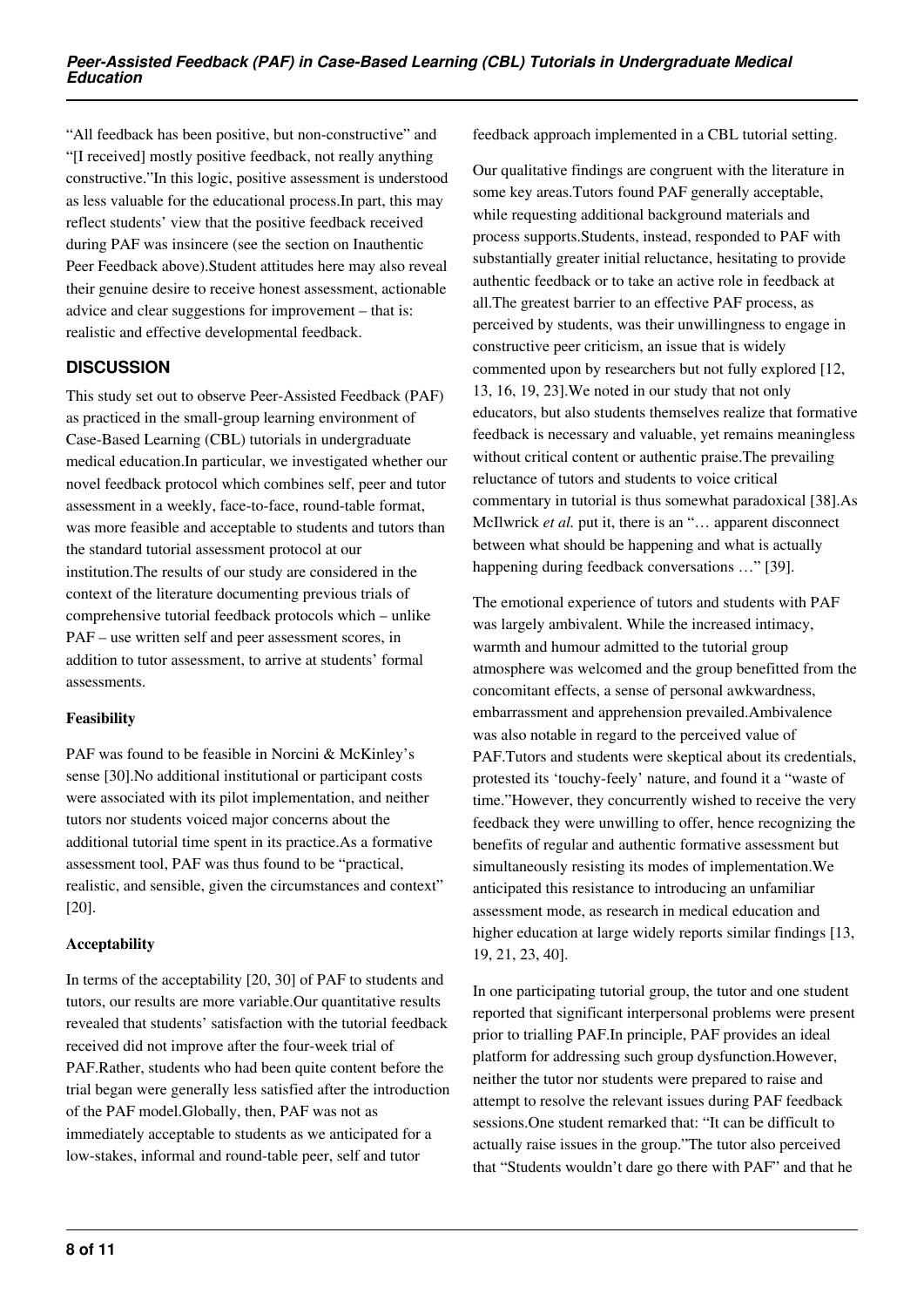himself also "didn't have the courage to make stronger statements."Research suggests that it is indeed highly challenging to address difficult incidents in tutorial groups [41].In the tutor's view, the unresolved tensions in his group explained why feedback sessions stayed "safe, superficial and positive."

Participants in our study assumed that a process of acclimatization would alleviate their initial discomfort with PAF, a view confirmed in the literature [5, 9, 17, 19].In particular, peer criticism may become less challenging with practice because it will no longer be perceived as an event of extraordinary seriousness [2].Researchers conclude by the same token that skeptical attitudes toward novel feedback protocols will decrease with familiarity [23].As Papinczak *et al.* observe, "The implementation of self-assessment and peer assessment in any setting is likely to lead to initial scepticism and doubt about its validity.However, through repeated exposure to, and practice in peer-assessment, such perceptions should be moderated" [13].

Students and tutors clearly require more in-depth preparation and ongoing support in order to engage constructively in the PAF process.The appropriateness and effectiveness of various preparation tools including workshops, demonstrations and in-tutorial process supports for PAF require further investigation.In particular, students must be made aware that peer feedback is a crucial component of teamwork in medical settings and that, as Kitay among others has emphasized: "The negative impact of little or ineffective peer assessment … affects patients, clinicians, and the medical field as a whole" [2].

While many of our qualitative findings (disengagement, discomfort and reluctance to voice constructive criticism) are in keeping with the literature, our results depart from previous research in one major area, namely the positive or at least neutral effects of PAF on the group learning process, an aspect which constitutes a new finding.As was noted earlier, the most serious reservation expressed by medical students against other comprehensive tutorial feedback protocols was the detrimental impact on group function and the learning environment as a whole [4, 9, 13, 19, 21].Unlike PAF, the protocols these students experienced integrated self and peer assessment with tutor assessment for high-stakes, scoring purposes, and used private written forms for assessment.One major study reported a significant decline in group functioning in PBL tutorials when students were asked to rate each other anonymously in writing.Students

perceived that such peer rating "promotes judgemental attitudes (and) tensions, and destroys harmonious learning" [19].

Problems of this nature were not reported for the low-stakes assessment approach of PAF where formal assessment is not the central goal.Instead, students in our PAF trial used peer assessment to praise their peers or bolster their confidence by correcting unduly negative self-assessments – practices of peer assessment that are constructive for the individual student as well as the group [13, 23].The fact that participating students did not only engage in self and peer assessment but also spontaneously assessed their tutorial group function may indicate improved group cohesion via the PAF process.

The negative effects of high-stakes peer assessment on the small-group learning process are thus precluded in PAF.Our approach therefore represents an effective alternative to other comprehensive feedback protocols documented in the literature.PAF's weekly public, verbal assessment format, unlike the private, written format of other models, highlights the developmental aspect of our model.PAF thus provides effective formative feedback as outlined by Norcini *et al.* [20]:

Effective formative assessment is typically low stakes, often informal and opportunistic in nature, and is intended to stimulate learning ... It works best when it (1) is embedded in the instructional process and/or work flow, (2) provides specific and actionable feedback, (3) is ongoing, and (4) is timely.

PAF may indeed provide a platform on which to voice the individual and collective successes and failures occurring in a small-group learning environment.Moreover, the public forum of PAF more closely replicates the team environment that students will encounter in their clinical education and future professional life, whereas written, private forms of self and peer assessment cannot help prepare medical students for this role.

Finally, the round-table format of PAF introduces elements to formative feedback that are absent from other tutorial feedback methods encountered in the literature: weekly tutor self-assessment and student assessments of the tutor.The inclusion of the tutor into the regular formative feedback process promotes a more democratic, egalitarian and teambuilding mode of functioning in tutorial that backgrounds the tutor's leadership role.All group members, the tutor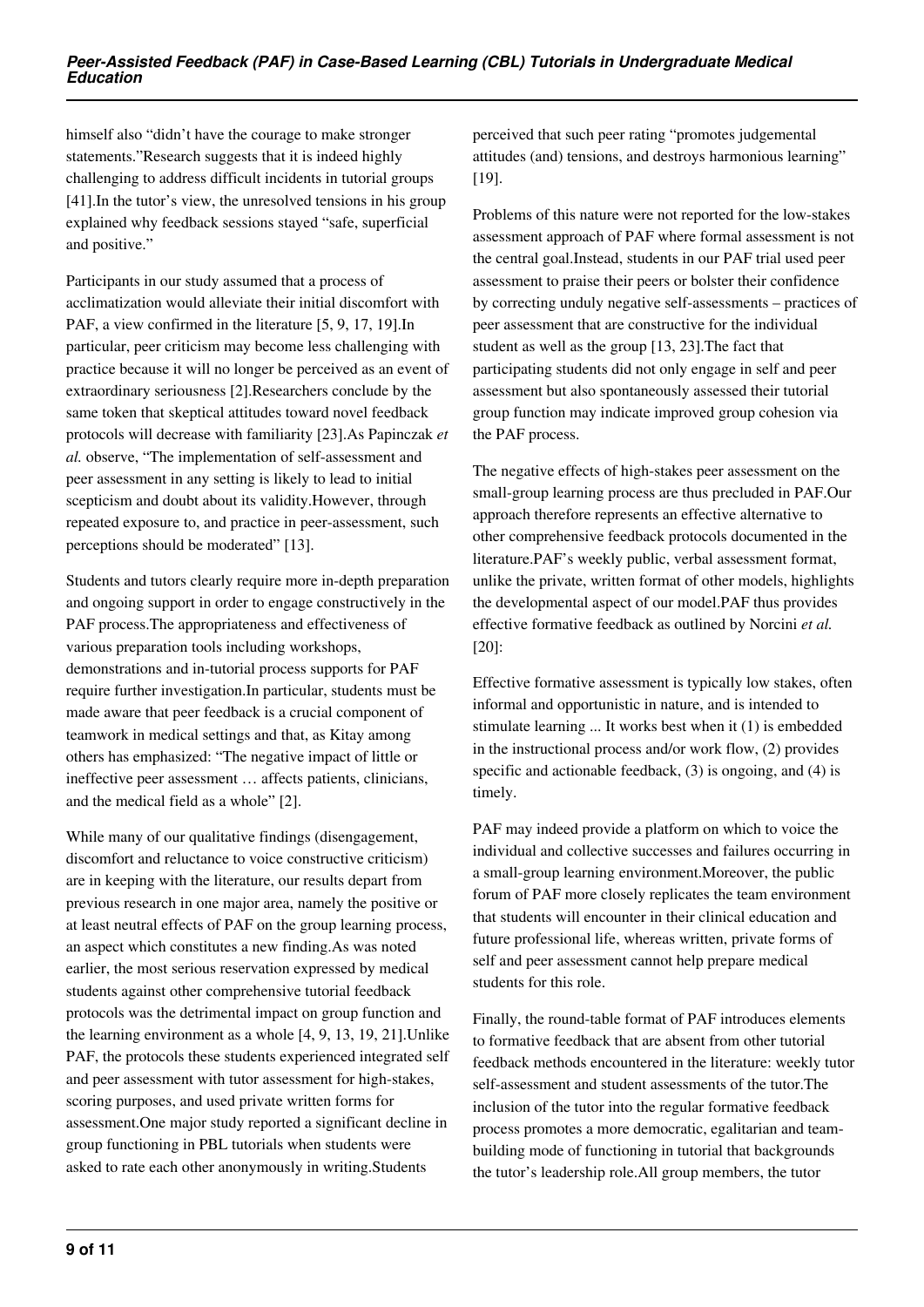included, thus receive timely and specific feedback – a fact that underscores the lifelong learning aspect of all participants in medical education.

#### **Limitations**

The findings of this study are subject to several limitations, the principal one being the small sample size of the PAF trial.Notwithstanding the attention paid to thematic saturation during qualitative data analysis (reached at approximately mid-point), additional thematic clusters may therefore have been overlooked.Other relevant limitations include the fact that participants were recruited and data collected from only one medical school, and only one subset of first-year students and tutors.Participants may, therefore, not have been representative of medical students and tutors in general.

# **CONCLUSION**

In conclusion, Peer-Assisted Feedback (PAF) is a novel

formative assessment protocol which combines weekly self, peer and tutor assessment in the informal, low-stakes environment of a round-table discussion. PAF was found feasible in Case-Based Learning (CBL) tutorial groups at our institution.The PAF protocol was also acceptable to students and tutors with some limitations, including personal discomfort and resistance to group feedback.These barriers to effective PAF practice may decrease with training and familiarity with the process.Above all, PAF may represent an effective alternative to other comprehensive, more highstakes feedback protocols because it promotes rather than impairs the group cohesion of a small-group learning environment.PAF therefore shows promise as a viable developmental feedback instrument in undergraduate medical education and other areas of higher learning.Further research is needed to confirm these findings at our institution and beyond.Investigations of PAF in the context of student achievement outcomes are also warranted.

#### **References**